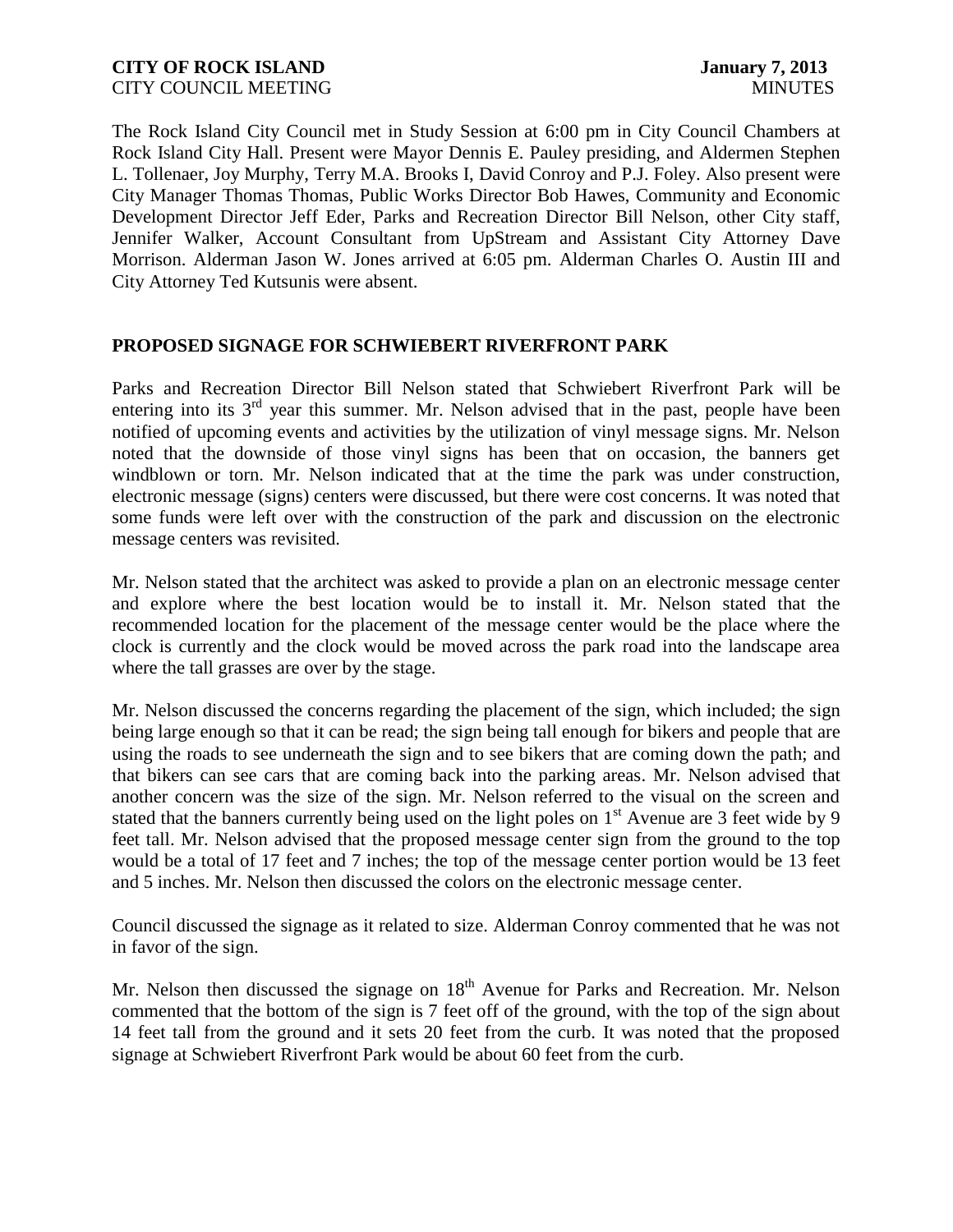Mr. Nelson stated that staff is recommending to put together a bid package based on the current proposed sign design. Mr. Nelson advised that another option is for staff to come up with a different version of the sign or to not take any action and continue with the vinyl banners in the future.

Council discussed the proposed electronic message center as it related to size and cost. Mr. Nelson reiterated that the primary use of the sign would be to inform people of upcoming events and activities in the park and to inform people of when the park would be closed. Council further discussed the signage as it related to maintenance, placement and the marketing component.

Jenner Walker from UpStream stated that from a marketing perspective, the current vinyl signs are tacky. Ms. Walker added that the City will want to advertise what is going on in the park for people to see as they drive by; it is a state highway and it does get a lot of traffic. Ms. Walker advised that this will professionalize the City of Rock Island's image by having a high quality sign to match a high quality park.

Council and Mr. Nelson further discussed the signage as it related to lighting and color.

# **MISCELLANEOUS**

Alderman Conroy advised that he would like to have a Study Session on depreciation, its rules and how it affects the Parks Department as well as City streets and other capital improvements.

### **ADJOURNMENT**

A motion made by Alderman Foley and seconded by Alderwoman Murphy to adjourn the meeting carried by the following Aye and No vote. Those voting Aye being; Alderman Tollenaer, Alderman Jones, Alderwoman Murphy, Alderman Brooks, Alderman Conroy and Alderman Foley; those voting No, none. The meeting was adjourned at 6:25 pm.

> \_\_\_\_\_\_\_\_\_\_\_\_\_\_\_\_\_\_\_\_\_\_\_\_\_\_\_\_\_\_ Aleisha L. Patchin, City Clerk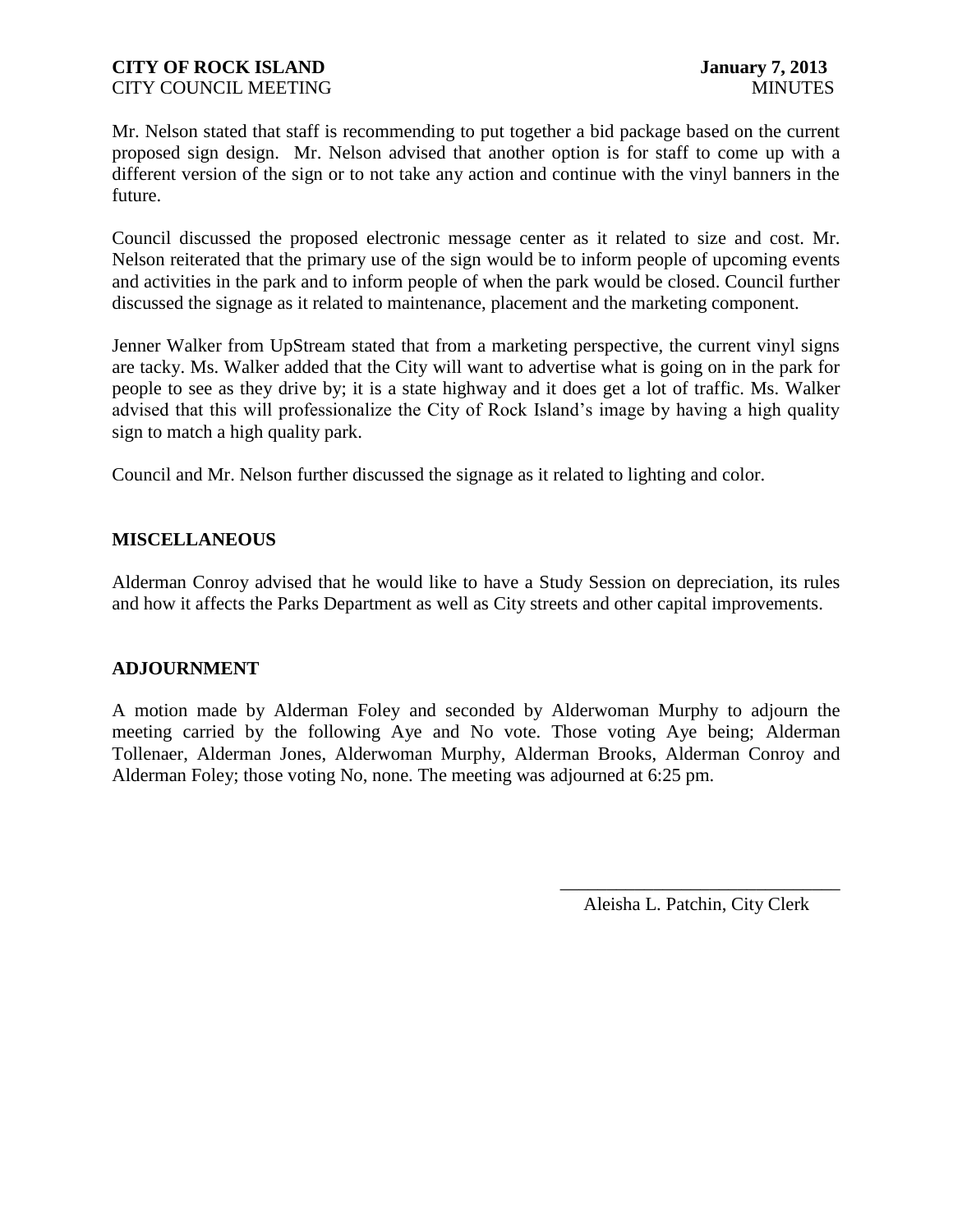Rock Island City Council met in regular session at 6:45 pm in Council Chambers of Rock Island City Hall. Present were Mayor Dennis E. Pauley presiding, and Aldermen Stephen L. Tollenaer, Jason W. Jones, Joy Murphy, Terry M.A. Brooks I, David Conroy and P.J. Foley. Also present were City Manager Thomas Thomas and Assistant City Attorney Dave Morrison. Alderman Charles O. Austin III and City Attorney Ted Kutsunis were absent.

### Introductory Proceedings

Mayor Pauley called the meeting to order and led in the Pledge of Allegiance. Alderman Foley gave the Invocation.

# Agenda Item #5 **Minutes of the meeting of December 17, 2012.**

A motion was made by Alderwoman Murphy and seconded by Alderman Foley to approve the minutes of the meeting of December 17, 2012 as printed. The motion carried by the following Aye and No vote; those voting Aye being; Alderman Tollenaer, Alderman Jones, Alderwoman Murphy, Alderman Brooks, Alderman Conroy and Alderman Foley; those voting No, none.

# Agenda Item #6 **Update Rock Island by Mayor Pauley**.

Mayor Pauley stated that he will give the Annual State of the City Address on Tuesday, January 8, 2013 at 12:00 pm during a joint meeting of the Rock Island Rotary and Kiwanis Clubs at the Quad City Botanical Center at 2525  $4<sup>th</sup>$  Avenue. It was noted that Mayor Pauley will also give the address at the City Council meeting on Monday, January 14, 2013 starting at 6:45 pm in City Council Chambers at City Hall. Mayor Pauley indicated that the State of the City Address is an opportunity to reflect on the City's accomplishments of the previous year and inform citizens of the City's opportunities for the coming year. Mayor Pauley stated that he looks forward to many more successes in 2013.

Mayor Pauley stated that the Good Karma Shirt Company will have a ribbon cutting to celebrate its first retail location on Wednesday, January 9<sup>th</sup> at 4:00 pm at The Shoppes on  $2^{nd}$ , 1700  $2^{nd}$ Avenue, Suite 5. Mayor Pauley advised that the Good Karma Shirt Company features handcrafted and custom designed re-purposed clothing, hula hoops and other products targeting young-in-spirit people who love life, music and celebration. Mayor Pauley added that the hours are 11:00 am to 7:00 pm Tuesday through Friday, and 10:00 am to 4:00 pm on Saturday. It was noted that the Good Karma Shirt Company is closed on Sunday and Monday.

Mayor Pauley advised that the City of Rock Island is still offering free Christmas tree collection until January 11, 2013. The Mayor indicated that Christmas trees should be placed at the normal garbage setout point on the citizen's garbage collection day. It was noted that Christmas ornaments, lights and stands must be removed from the tree. Mayor Pauley stated that the trees must be placed at least 3 feet away from garbage carts to guarantee collection of both the Christmas trees and the garbage carts. It was noted that separate trucks will pickup Christmas trees.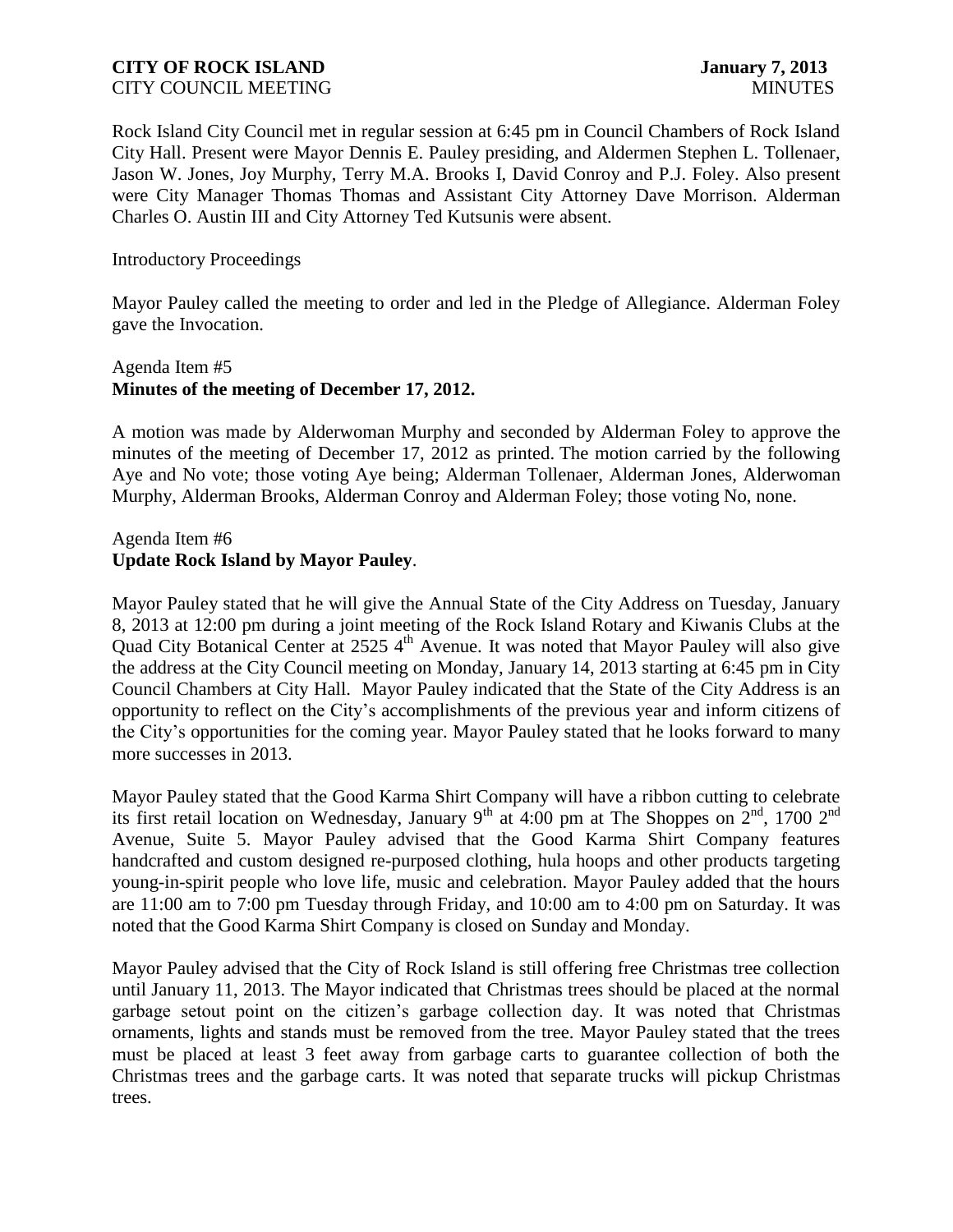Mayor Pauley advised that a new ordinance took effect on December 31, 2012 to set limitations on loitering for individual's ages 17 to 20 years old in the late-night hours on the Great River Plaza in downtown Rock Island. Mayor Pauley pointed out that persons between the ages of 17 and 20 years old, between the hours of 12 midnight and 3:00 am Monday through Sunday, will not be permitted to loiter, congregate or remain in public areas of the Great River Plaza. Mayor Pauley advised that this new ordinance is designed to stop the congregating or loitering; it is not intended to discourage individuals 17 to 20 years of age from visiting businesses or residents.

Mayor Pauley stated that the 30<sup>th</sup> Annual Dr. Martin Luther King, Jr. Memorial Service and Award celebration honoring the late Dr. Martin Luther King Jr. will be held on Monday, January 21, 2013 from 9:00 am to 11:30 am at the Martin Luther King Jr. Community Center. Mayor Pauley added that the theme for this year's program is "There's Still Work to be Done." It was noted that following the program, the 2013 Presidential Inauguration will be televised, which begins at 12:00 pm.

### Agenda Item #7

# **Public Hearing on a request from Wendy Frieden for a Special Use Permit to maintain operation of a property management office out of her residence at 3320 14th Street Court.**

Mayor Pauley closed the regular meeting at 6:49 pm and opened a Public Hearing on a request from Wendy Frieden for a Special Use Permit to maintain operation of a property management office out of her residence at 3320 14<sup>th</sup> Street Court.

Wendy Frieden of 3320 14<sup>th</sup> Street Court stepped forward. Mayor Pauley swore in Ms. Frieden.

Ms. Frieden stated that they are a property management company that started in 2010 and the business has grown rapidly over the last several years. Ms. Frieden indicated that they are asking for a Special Use Permit temporarily to continue working out of the residence until they can move to their new commercial location at  $21<sup>st</sup>$  Street and  $4<sup>th</sup>$  Avenue, which would be this spring. Ms. Frieden noted that the new location is not finished yet. Ms. Frieden commented that she recently has hired an employee.

Council discussed the new commercial location as it related to the time component for moving in.

Mayor Pauley inquired as to whether there was anyone who wished to speak in favor of the Special Use Permit. No one stepped forward.

Mayor Pauley then inquired as to whether there was anyone who wished to speak in opposition to the Special Use Permit.

Katie Wilson of 1411 34<sup>th</sup> Avenue stepped forward. Mayor Pauley swore in Ms. Wilson. James Early who owns a property that abuts to the property in question stepped forward and Brenda and James Jaeke of 3316 14<sup>th</sup> Street Court stepped forward. These individuals did not speak.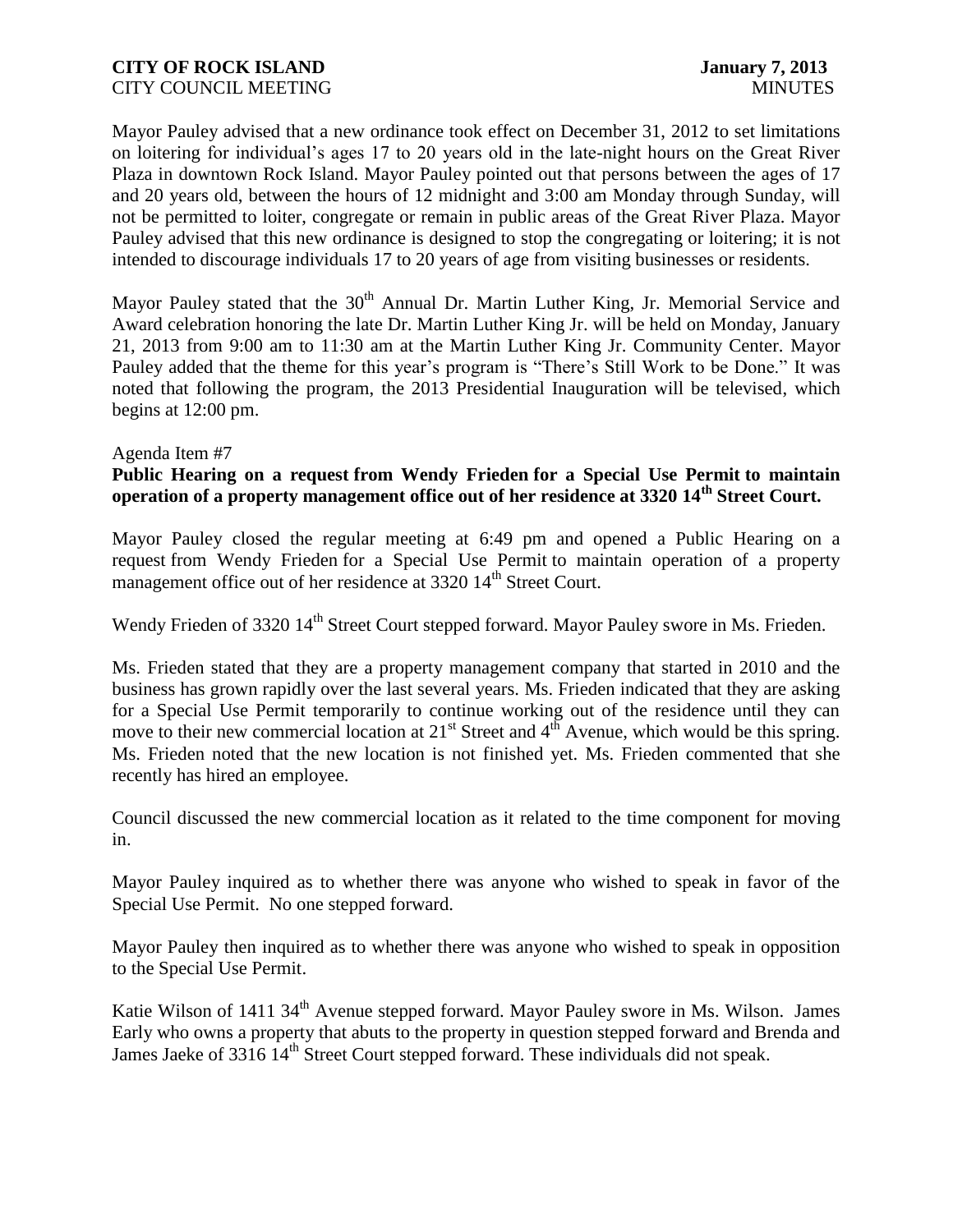Ms. Wilson presented a petition of signatures (households) for denying the Special Use Permit at 3320  $14<sup>th</sup>$  Street Court. Ms. Wilson also presented pictures taken on January 3<sup>rd</sup> and January  $4<sup>th</sup>$ as well as single pictures and discs of the traffic problem that the neighbors are having in the culde-sac with the business being there. Ms. Wilson then read a letter from Kathee and Steve Seiver of 1421 34th Avenue objecting to the Special Use Permit.

Alderwoman Murphy stated that one of the pictures showed trash on the back of a truck and another picture showed appliances and mattresses. Alderwoman Murphy inquired as to whether this was a regular occurrence.

Ms. Wilson responded yes on a daily basis; the vehicles come and park there and do their business. Ms. Wilson commented that it is not only traffic concerns; the area has had numerous robberies. Ms. Wilson further discussed this issue.

Ms. Frieden indicated that cars do come and go but they are only there for approximately five or 10 minutes. Ms. Frieden added that the vehicles with the mattresses had stopped by to get money so that they could take those items to the dump. Ms. Frieden stated that none of these people stay for an extended period of time. Ms. Frieden advised that the neighbors have never once contacted us or stated their concerns. Ms. Frieden added that hopefully Council will take everything into consideration and issue the permit. Council further discussed this issue.

Alderman Foley stated that a similar situation happened in his neighborhood. Alderman Foley indicated that he understood the concerns of the neighbors. Alderman Foley added that he is probusiness and wants Ms. Frieden to have that commercial location. Alderman Foley advised that he is the Alderman of this ward and due to seeing all of the issues happening in this quiet neighborhood in a cul-de-sac, he could not support this Special Use Permit.

Alderman Conroy inquired as to whether there is something the City could do to help Ms. Frieden expedite the opening of her business in that new area. Alderman Conroy added that he could not see himself voting for the Special Use Permit.

City Manager Thomas stated that something can be done, but time is needed.

Alderman Brooks stated that generally if the neighbors support a Special Use Permit, the Council more than likely would approve it. However, the problem is that the majority of the neighbors do not support this Special Use Permit for Ms. Frieden to operate this business in this residential area.

Alderwoman Murphy advised that she is a business owner that has a Special Use Permit and it is the responsibility of the business owner to reach out to the neighbors.

With no other person present to speak in favor of or in opposition to the Special Use Permit, Mayor Pauley closed the Public Hearing and reconvened the regular meeting at 7:14 pm.

It was moved by Alderwoman Murphy to deny the Special Use Permit. Mayor Pauley inquired as to whether there was a second to the motion. Mayor Pauley inquired for a second time as to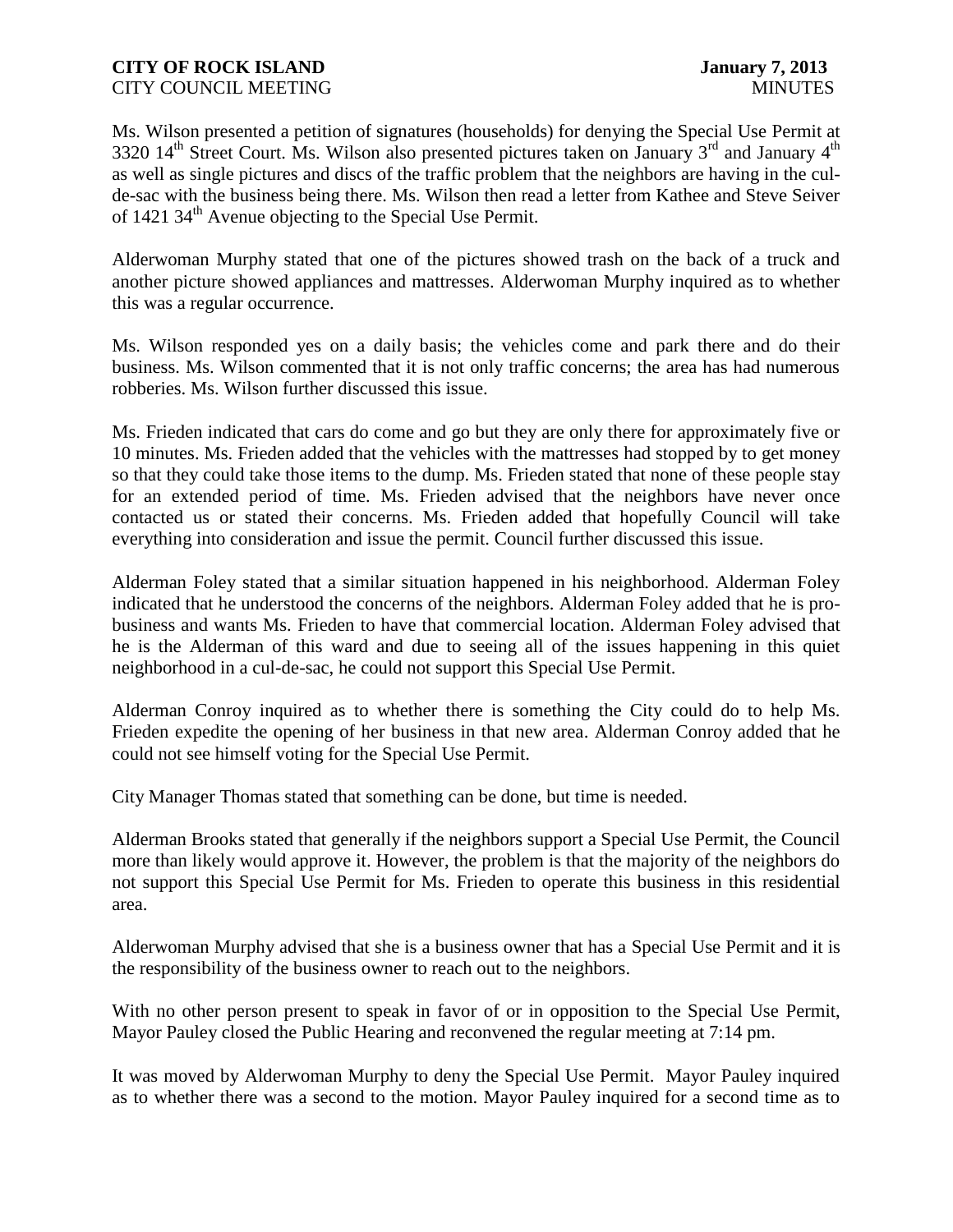# **CITY OF ROCK ISLAND January 7, 2013**

CITY COUNCIL MEETING MINUTES

whether there was a second to the motion. With no second coming forward, Mayor Pauley advised that the request is denied due to a lack of a second.

### Agenda Item #8

# **A Special Ordinance establishing a four-way stop intersection at 26th Street and 22 ½ Avenue.**

Alderman Tollenaer moved and Alderman Foley seconded to consider, suspend the rules and pass the ordinance. The motion carried by the following Aye and No vote; those voting Aye being; Alderman Tollenaer, Alderman Jones, Alderwoman Murphy, Alderman Brooks, Alderman Conroy and Alderman Foley; those voting No, none.

# Agenda Item #9 **CLAIMS**

It was moved by Alderman Foley and seconded by Alderwoman Murphy to accept the following reports and authorize payments as recommended. The motion carried by the following Aye and No vote; those voting Aye being; Alderman Tollenaer, Alderman Jones, Alderwoman Murphy, Alderman Brooks, Alderman Conroy and Alderman Foley; those voting No, none.

- a. Report from the Administrative Services Department regarding payment in the amount of \$867.00 to Jeff Purcell for General Liability Claim.
- b. Report from the Administrative Services Department regarding payment in the amount of \$15,684.50 to Pappas, O'Connor and Fildes, P.C. for legal services rendered for the month of November 2012.
- c. Report from the Administrative Services Department regarding payment in the amount of \$8,349.10 to Kutsunis and Weng P.C. for legal services rendered for the month of December 2012.
- d. Report from the Public Works Department regarding payment #15 in the amount of \$1,152,711.41 to Civil Constructors, Inc. for services provided for the Wet Weather Treatment System project. (297)
- e. Report from the Public Works Department regarding payment #2 and final in the amount of  $$212,826.87$  to Walter D. Laud, Inc. for services provided for the  $44<sup>th</sup>$  Street Reconstruction, 41<sup>st</sup> Avenue Court to Blackhawk Road project. (298)
- f. Report from the Public Works Department regarding payment #1 and final in the amount of \$80,756.83 to Tri-City Electric for services provided for the Fiber Optic - Phase 5 project. (299)
- g. Report from the Public Works Department regarding payment #2 and final in the amount of \$75,709.91 to Centennial Contractors of the Quad Cities, Inc for services provided for the 44<sup>th</sup> Street Reconstruction, 29<sup>th</sup> Avenue to Saukie Golf Course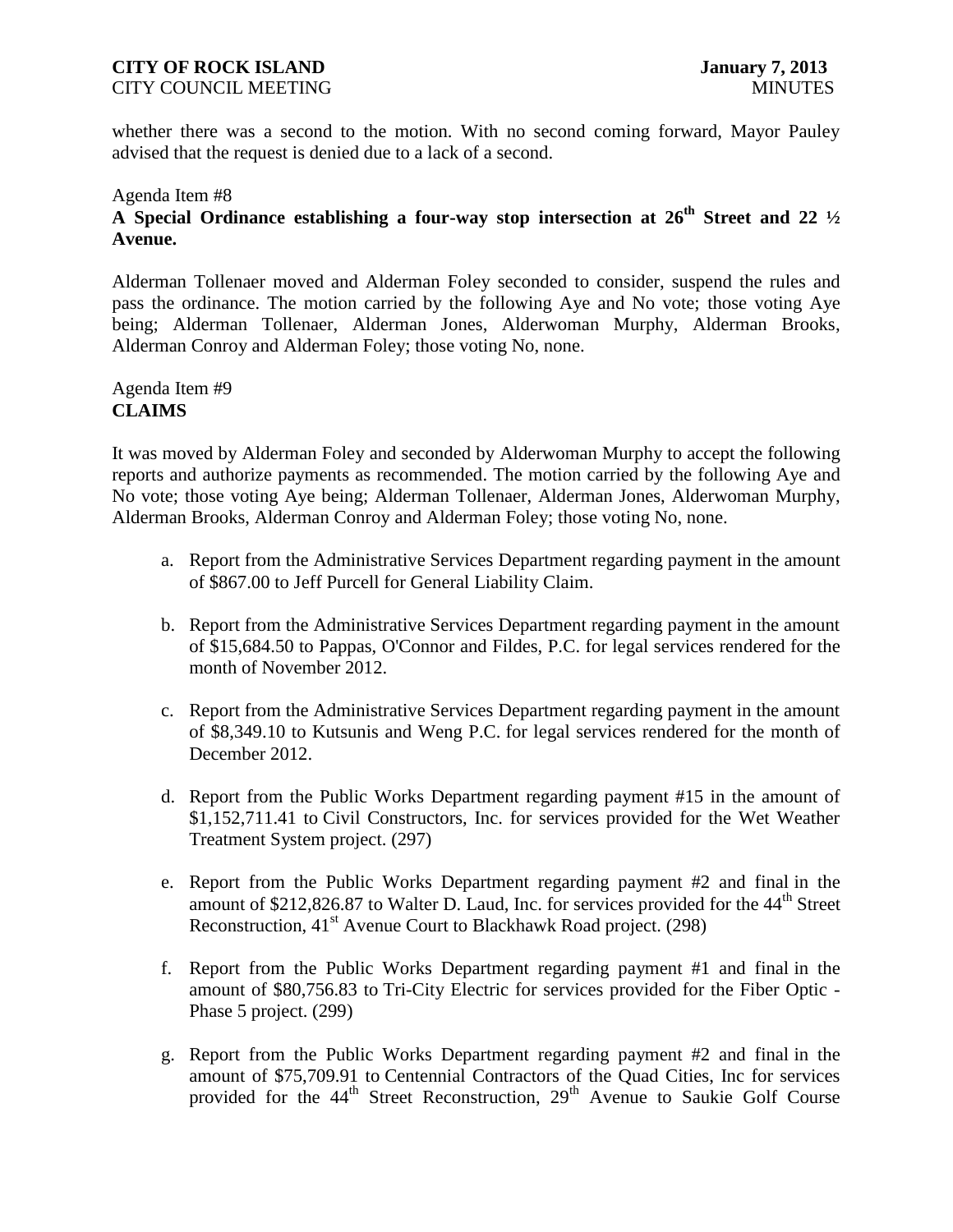project. (301)

Agenda Item #10

**Claims for the weeks of December 14 through December 20 in the amount of \$810,762.97, December 21 through December 27 in the amount of \$103,092.84 and December 28 through January 3 in the amount of \$111,817.76.** 

Alderman Tollenaer moved and Alderman Foley seconded to allow the claims. The motion carried by the following Aye and No vote; those voting Aye being; Alderman Tollenaer, Alderman Jones, Alderwoman Murphy, Alderman Brooks, Alderman Conroy and Alderman Foley; those voting No, none.

# Agenda Item #11 **Payroll for the weeks of December 10 through December 23 in the amount of \$1,266,708.34.**

It was moved by Alderman Conroy and seconded by Alderman Jones to allow the payroll. The motion carried by the following Aye and No vote; those voting Aye being; Alderman Tollenaer, Alderman Jones, Alderwoman Murphy, Alderman Brooks, Alderman Conroy and Alderman Foley; those voting No, none.

### Agenda Item #12

**Report from the Public Works Department regarding a professional services agreement with Shive-Hattery, Inc. for study services related to the Central Fire Station Entryway/Windows and the 30/31 Library Branch Lighting projects**.

Alderman Foley moved and Alderman Tollenaer seconded to approve the agreement as recommended at the proposed fee schedule as stated in the report and authorize the City Manager to execute the contract documents. The motion carried by the following Aye and No vote; those voting Aye being; Alderman Tollenaer, Alderman Jones, Alderwoman Murphy, Alderman Brooks, Alderman Conroy and Alderman Foley; those voting No, none.

Agenda Item #13

# **Report from the Finance Department regarding an adjustment to the Fiscal Year 2013 Budget, recommending increasing the Capital Improvement Fund in the amount of \$110,816.00.**

It was moved by Alderman Foley and seconded by Alderman Tollenaer to approve the budget adjustment as recommended. The motion carried by the following Aye and No vote; those voting Aye being; Alderman Tollenaer, Alderman Jones, Alderwoman Murphy, Alderman Brooks, Alderman Conroy and Alderman Foley; those voting No, none.

Agenda Item #14

**Report from the Community and Economic Development Department regarding a request from three residential property owners to vacate the east/west alley between 22nd Street and 23rd Street and between 7th Avenue and 9th Avenue**.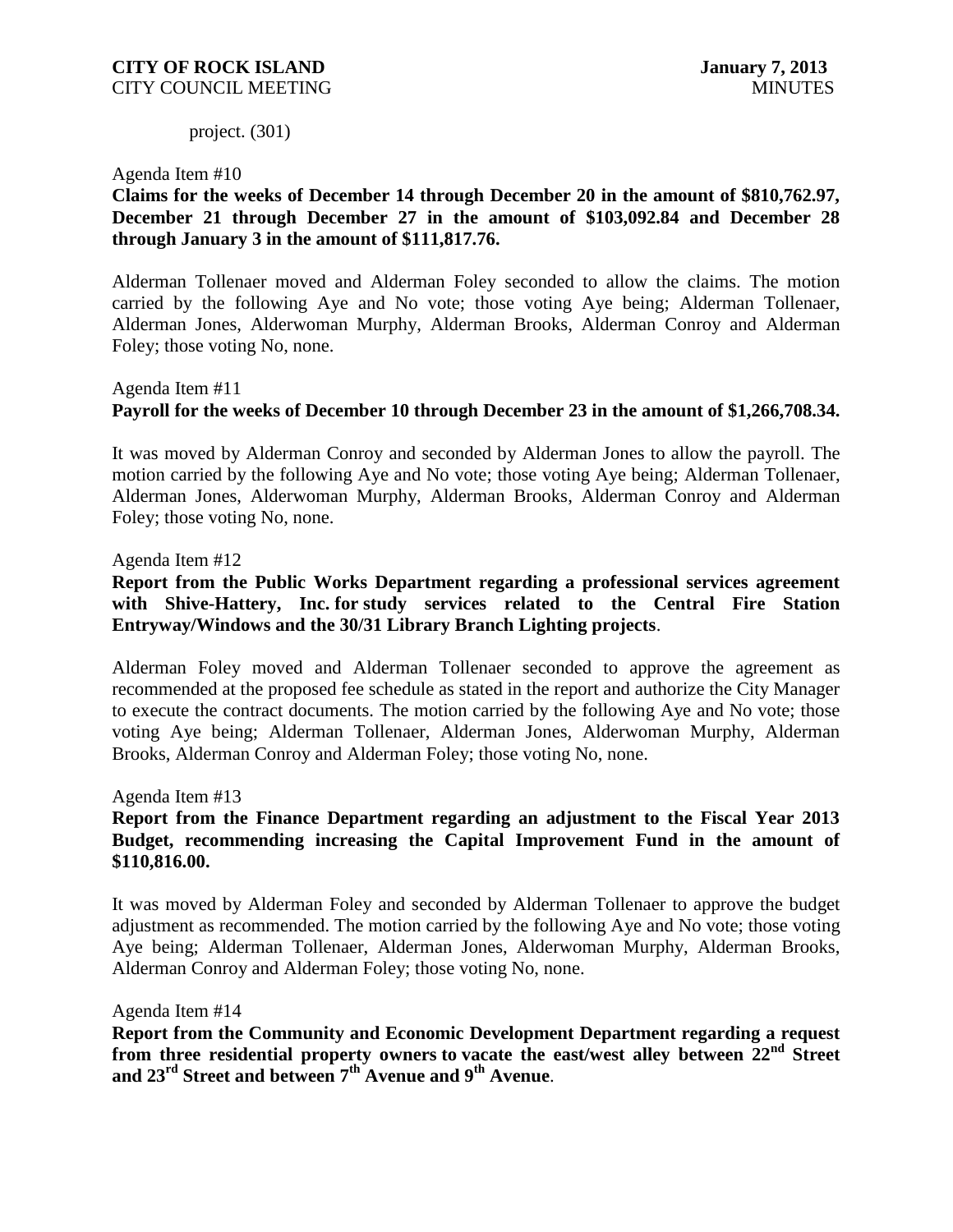### **CITY OF ROCK ISLAND January 7, 2013** CITY COUNCIL MEETING MINUTES

Alderman Jones moved and Alderman Conroy seconded to deny the request as recommended because it would eliminate a mid-block access for this long block and would be detrimental to the neighborhood.

Discussion followed.

Karolyn Williams of 816 23<sup>rd</sup> Street stepped forward. Ms. Williams stated that it didn't make sense that the alley has to be open. Ms. Williams advised that the alley is narrow and her front porch sits right on the alley. Ms. Williams had concerns in regards to speeding vehicles coming and going through the alley and safety. Ms. Williams was in favor of closing the alley.

Linda Roelens of  $754 \times 23^{rd}$  Street stepped forward. Ms. Roelens stated that her biggest concern was the safety issue in regards to foot traffic and noise. Ms. Roelens was in favor of vacating the alley.

Mary Ann Kuehnel of 807 22<sup>nd</sup> Street stepped forward. Ms. Kuehnel stated that her main concerns were safety and noise. Ms. Kuehnel added that Fire and Police have no objections to the vacation request. Ms. Kuehnel asked Council to pass the vacation request.

Council discussed this issue.

Alderman Foley inquired as to whether this is an alley or is it actually  $8<sup>th</sup>$  Avenue. Public Works Director Bob Hawes advised that based on the right-of-way, it is an alley.

Alderman Conroy inquired that if the alley was vacated, what would happen to it. Mr. Hawes stated that typically, it would be split based on where it comes from in the subdivision.

Diane Oestreich of 816 22<sup>nd</sup> Street stepped forward. Ms. Oestreich stated that several neighbors are opposed to the alley vacation, which includes; the Tingle's at 719 22<sup>nd</sup> Street; the Braddy's at 743 22nd Street; the Replinger's at 806 22nd Street; the Empen's at 830 22nd Street; Griffin/Kentzel at 850 22<sup>nd</sup> Street; and the Bolden's at 748 23<sup>rd</sup> Street. Ms. Oestreich noted that the Lackey's at 817 23<sup>rd</sup> Street support closing the alley. Ms. Oestreich stated that they own four properties in that area and they use the alley. Ms. Oestreich added that the alley is a major convenience, and the alley was there when everyone purchased their house so what is the reason to change it. Ms. Oestreich further discussed this issue.

Jim Young who owns the property at 824 23<sup>rd</sup> Street stepped forward. Mr. Young was opposed to the City closing the alley. Mr. Young stated that they use it on a daily basis. Mr. Young strongly recommended keeping the alley open.

Steve Mcatee of 735  $22<sup>nd</sup>$  Street stepped forward. Mr. Mcatee was opposed to closing the alley. Mr. Mcatee stated that the alley is a great benefit and a convenient access.

Alderman Jones advised that this issue is difficult for him because he represents this ward. Alderman Jones stated that he understands the concerns. Alderman Jones advised that he had been contacted by a large group outside of the people that are here tonight that are against this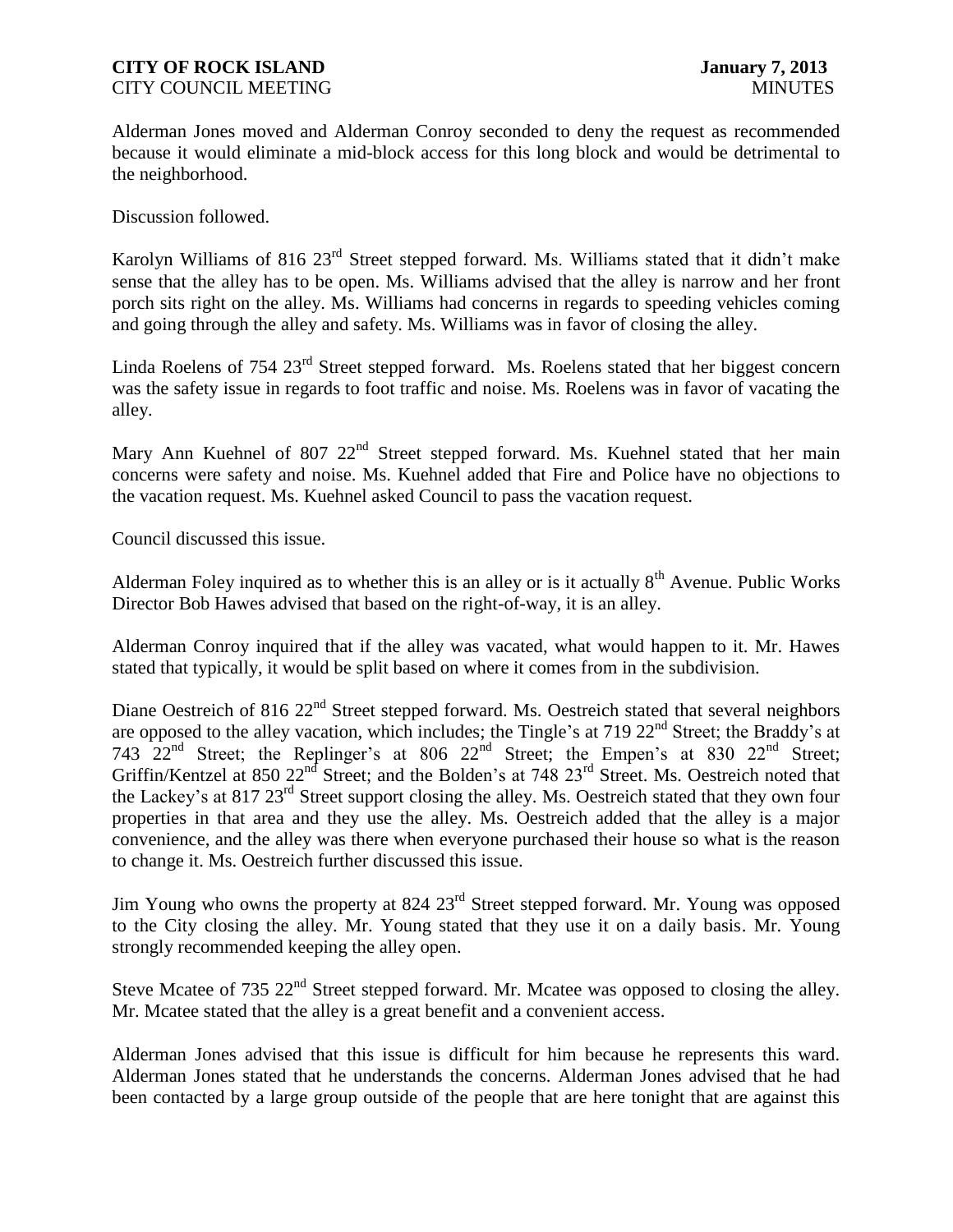### **CITY OF ROCK ISLAND January 7, 2013** CITY COUNCIL MEETING MINUTES

vacation. Alderman Jones indicated that based on the responses that he has had and his personal experiences; he didn't feel that closing the alley is the best thing for the neighborhood as a whole. Alderman Jones advised that he will continue to support the denial of the request.

Alderman Conroy advised that he looks at an alley as being for the people that live on the alley; it is for them to get to their garage and for them to put out their garbage. Alderman Conroy added that it is not for people to drive up and through; it is for the people that live on that alley. Alderman Conroy stated that he will be withdrawing his second.

Alderwoman Murphy advised that most of the neighbors that live on that street that access that alley are in favor of leaving it like it is.

At this time, Alderman Conroy withdrew his second.

Mayor Pauley stated that there is a motion without a second. Alderman Tollenaer then seconded the motion.

The motion is as follows:

Alderman Jones moved and Alderman Tollenaer seconded to deny the request as recommended because it would eliminate a mid-block access for this long block and would be detrimental to the neighborhood. The motion carried with four (4) Aldermen voting Aye and two (2) Aldermen voting No.

### Agenda Item #15

# **Report from the Traffic Engineering Committee regarding a request from Maria Austin to install a handicapped parking space at 1625 33rd Street**.

It was moved by Alderwoman Murphy and seconded by Alderman Jones to approve the request as recommended and refer to the City Attorney for an ordinance. The motion carried by the following Aye and No vote; those voting Aye being; Alderman Tollenaer, Alderman Jones, Alderwoman Murphy, Alderman Brooks, Alderman Conroy and Alderman Foley; those voting No, none.

### Agenda Item #16

# **Report from the Traffic Engineering Committee regarding a request from Herman Reed to install a handicapped parking space at 3213 17th Avenue.**

Alderman Tollenaer moved and Alderman Foley seconded to approve the request as recommended and refer to the City Attorney for an ordinance. The motion carried by the following Aye and No vote; those voting Aye being; Alderman Tollenaer, Alderman Jones, Alderwoman Murphy, Alderman Brooks, Alderman Conroy and Alderman Foley; those voting No, none.